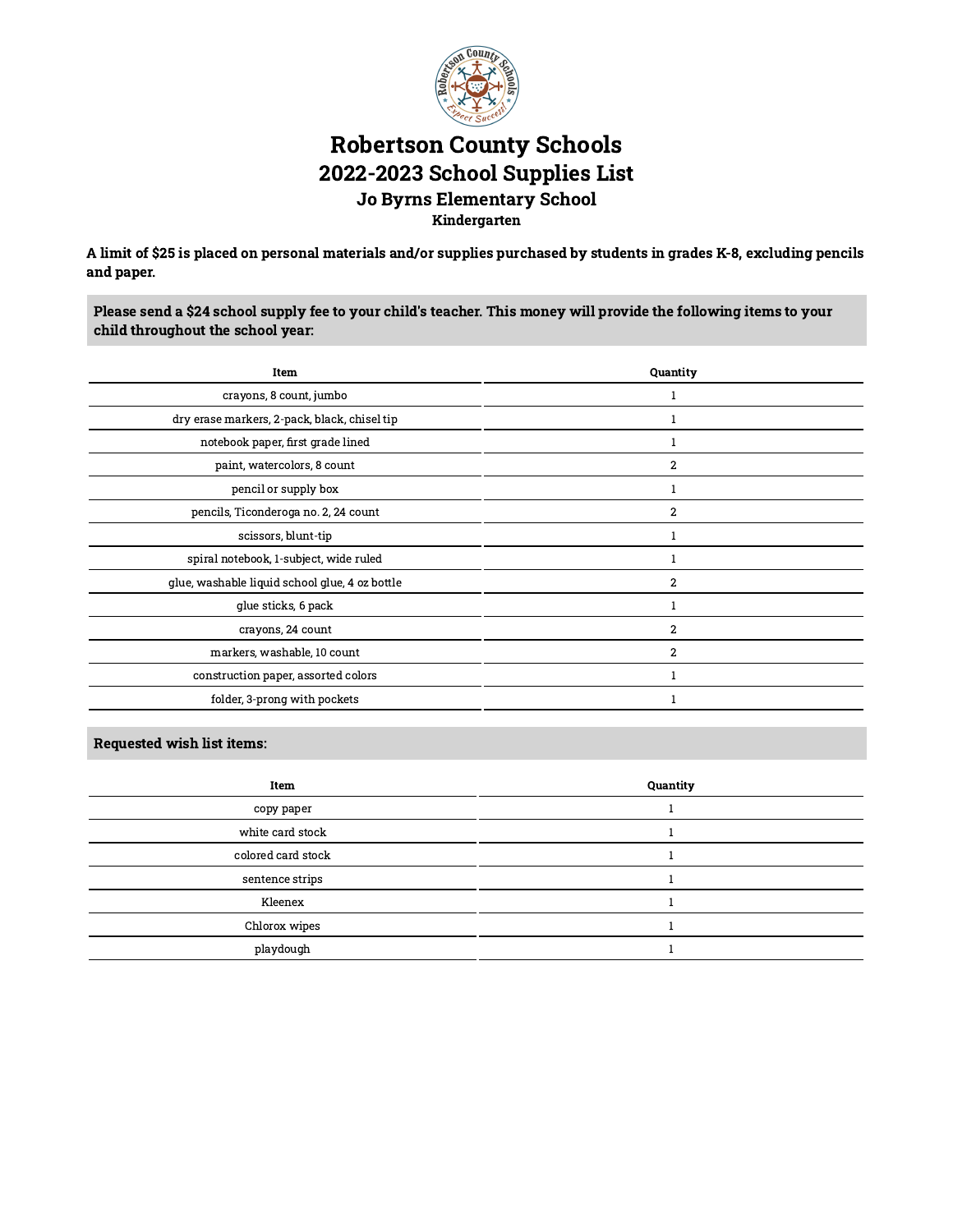

## Robertson County Schools 2022-2023 School Supplies List Jo Byrns Elementary School First Grade

A limit of \$25 is placed on personal materials and/or supplies purchased by students in grades K-8, excluding pencils and paper.

Please send the following supplies your child will need to complete classwork:

| Item                                      | Quantity         |
|-------------------------------------------|------------------|
| crayons, 24 count                         | $\boldsymbol{2}$ |
| dry erase markers, 2-pack black, fine tip | $\overline{2}$   |
| eraser, block type                        | $\overline{2}$   |
| glue sticks, 6 pack                       | 2                |
| highlighters, yellow                      |                  |
| index cards, 3 x 5, white lined, 100 pack |                  |
| markers, washable, 10 count               |                  |
| pencils, colored, 12 pack                 |                  |
| scissors, blunt-tip                       |                  |
| folder, 3-prong with pockets              | 4                |
| spiral notebook, 1-subject, wide ruled    |                  |
| pencils, Ticonderoga no. 2, 30 count      |                  |
| notebook paper, first grade lined         |                  |
| construction paper, assorted colors       |                  |

| Item                       | Quantity |
|----------------------------|----------|
| Post-it notes              | c        |
| Copy paper                 |          |
| Cardstock-White            |          |
| Cardstock-Colored          |          |
| Copy paper- Colored        |          |
| Ziploc baggies of any size | 2        |
| Kleenex                    |          |
| Paper Towels               |          |
| Clorox Wipes               | 2        |
|                            |          |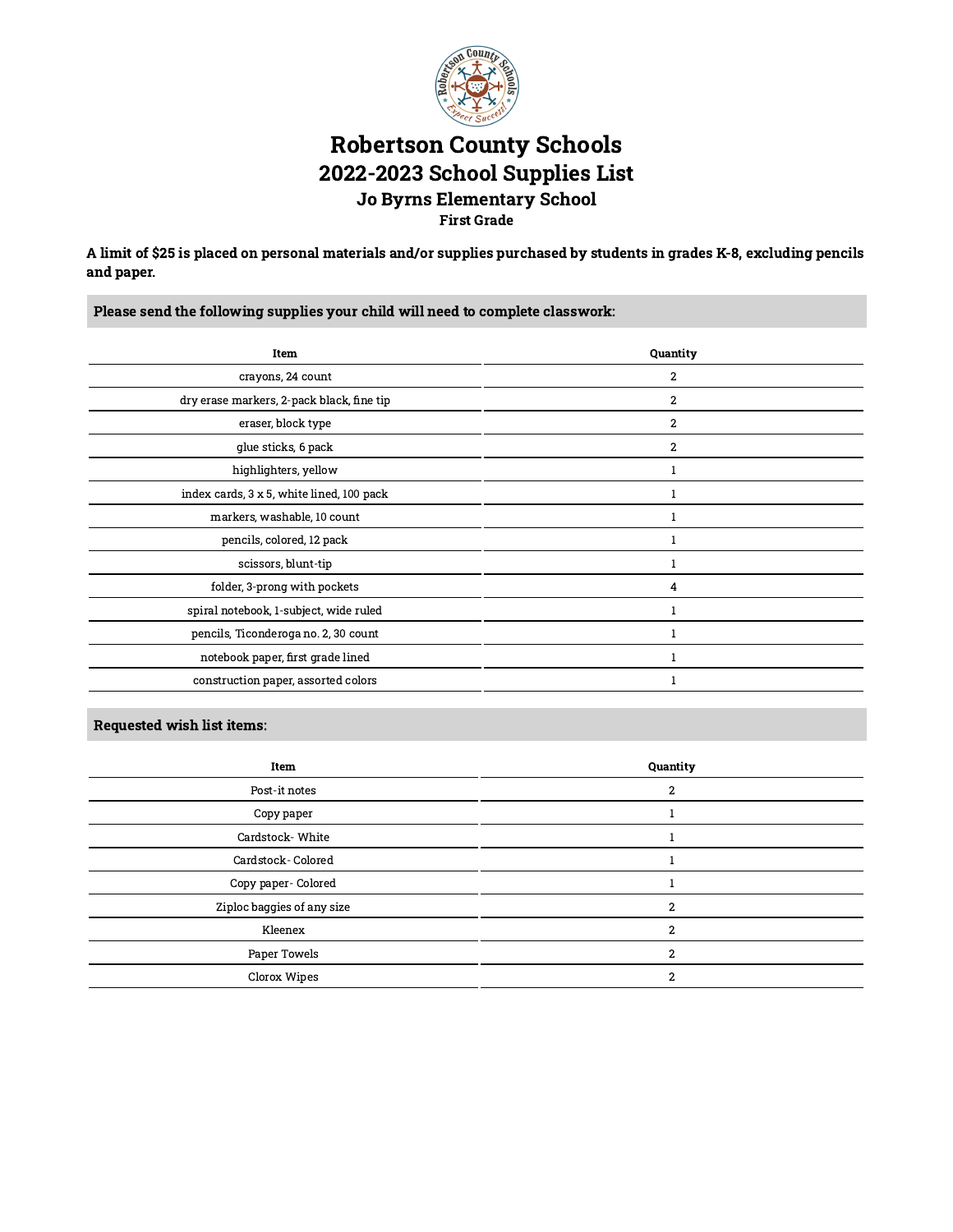

# Robertson County Schools 2022-2023 School Supplies List Jo Byrns Elementary School Second Grade

A limit of \$25 is placed on personal materials and/or supplies purchased by students in grades K-8, excluding pencils and paper.

Please send a \$25 school supply fee to your child's teacher. This money will provide the following items to your child throughout the school year:

| Item                                         | Quantity       |
|----------------------------------------------|----------------|
| crayons, 24 count                            | 2              |
| markers, washable, 10 count                  |                |
| erasers, cap type                            | $\overline{2}$ |
| eraser, block type                           | $\overline{2}$ |
| dry erase markers, 2-pack, black, chisel tip | $\overline{2}$ |
| scissors, blunt-tip                          |                |
| paint, watercolors, 8 count                  |                |
| pencils, colored, 12 pack                    |                |
| spiral notebook, 1-subject, wide ruled       | $\overline{2}$ |
| glue sticks, 6 pack                          |                |
| folder, 3-prong with pockets                 | 3              |
| highlighters, yellow                         |                |
|                                              |                |

### Please send the following supplies your child will need to complete classwork:

| Item                                 | Quantity |
|--------------------------------------|----------|
| pencils, Ticonderoga no. 2, 30 count |          |
| notebook paper, first grade lined    |          |
| notebook paper, lined wide-ruled     |          |

| Item                     | Quantity       |
|--------------------------|----------------|
| cardstock, white         |                |
| cardstock, colored       |                |
| copy paper, white        |                |
| copy paper, colored      |                |
| Clorox wipes             | $\overline{2}$ |
| <b>Tissues</b>           | $\overline{2}$ |
| sticky notes             |                |
| notecards, white         |                |
| notecards, colored       |                |
| Scotch tape              |                |
| Wite-out correction tape |                |
| Printer ink              |                |
|                          |                |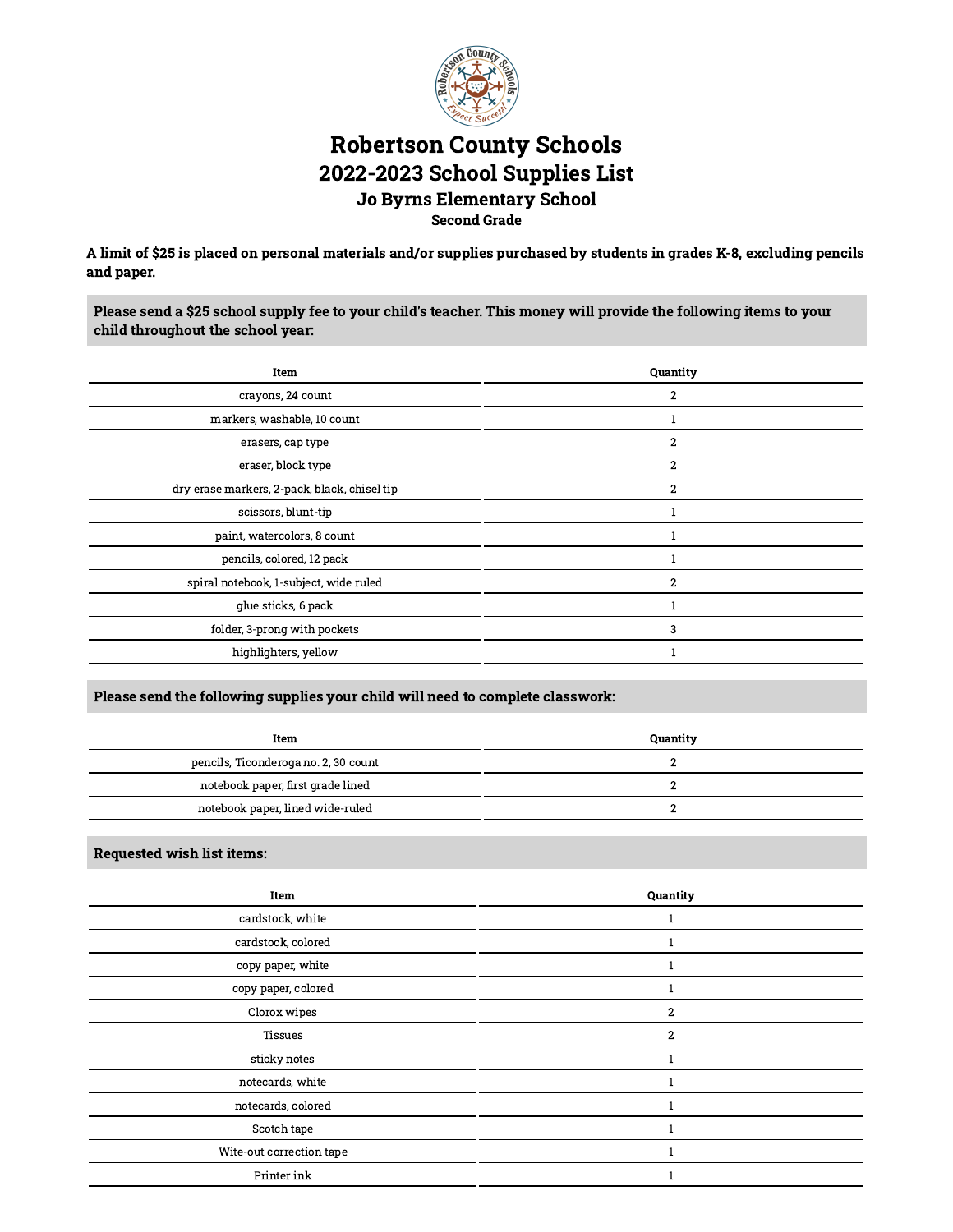

# Robertson County Schools 2022-2023 School Supplies List Jo Byrns Elementary School Third Grade

A limit of \$25 is placed on personal materials and/or supplies purchased by students in grades K-8, excluding pencils and paper.

Please send the following supplies your child will need to complete classwork:

| Item                                         | Quantity       |
|----------------------------------------------|----------------|
| crayons, 24 count                            |                |
| highlighters, multicolored                   |                |
| markers, permanent, 2 count                  |                |
| scissors, pointed-tip                        |                |
| clipboard                                    |                |
| storage container, plastic shoe box size     |                |
| folder, pocket type                          | 5              |
| dry erase markers, 2-pack, black, chisel tip | $\overline{2}$ |
| sticky notes, 4 pack                         |                |
| glue sticks, 2 pack                          | $\overline{2}$ |
| erasers, cap type                            |                |
| pencils, Ticonderoga no. 2, 30 count         | 4              |

| Item                                              | Quantity |
|---------------------------------------------------|----------|
| copy paper                                        | 2        |
| Kleenex- 3 pack                                   |          |
| cardstock-color                                   |          |
| white-out tape-4 pack                             |          |
| ziplock bags- Girls: gallon & Boys: sandwich-size |          |
| paperclips- Jumbo size                            |          |
| Scotch tape                                       |          |
| Flair-felt tip pens                               |          |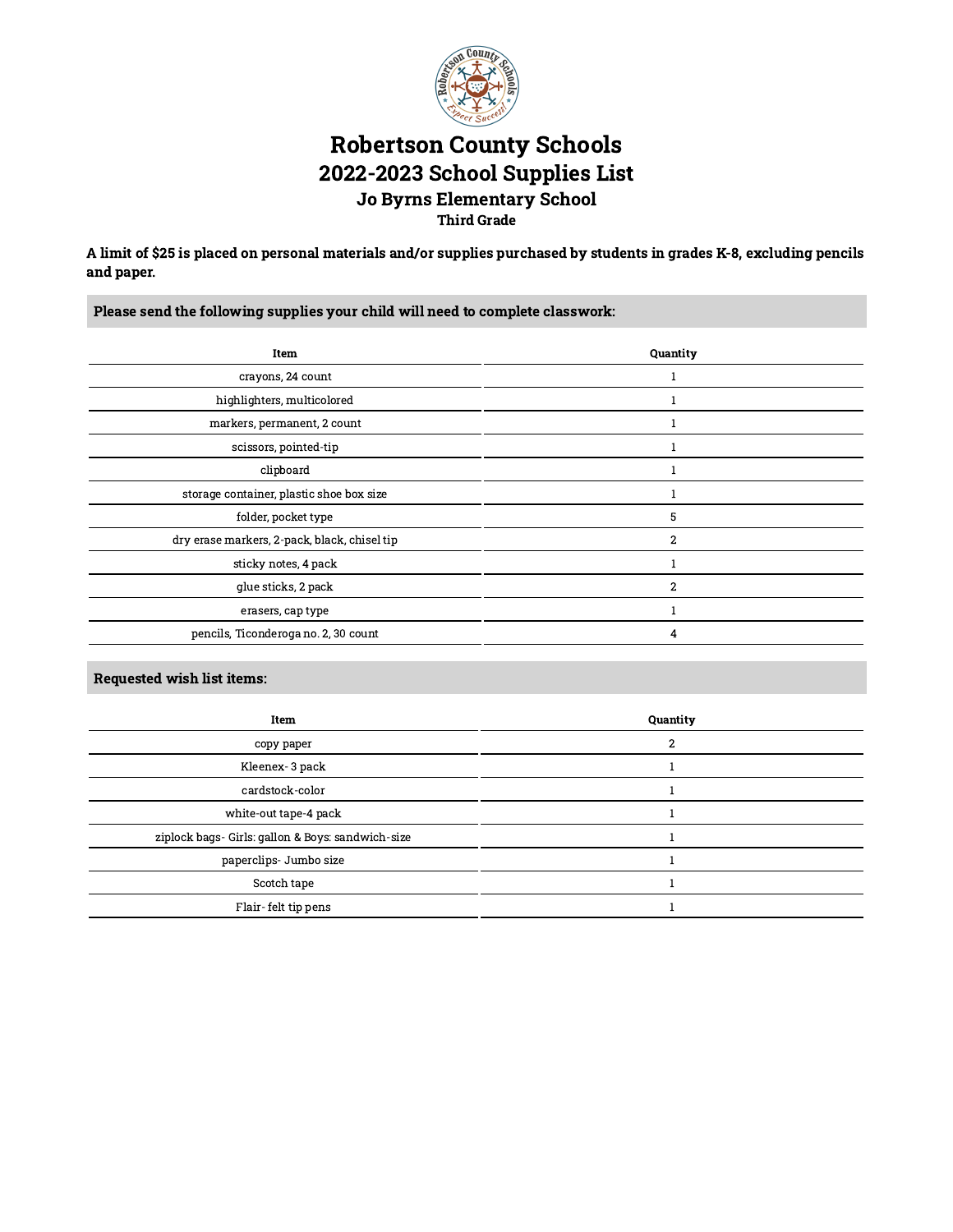

## Robertson County Schools 2022-2023 School Supplies List Jo Byrns Elementary School Fourth Grade

A limit of \$25 is placed on personal materials and/or supplies purchased by students in grades K-8, excluding pencils and paper.

Please send the following supplies your child will need to complete classwork:

| Item                                         | Quantity       |
|----------------------------------------------|----------------|
| binder with 3 rings, 1-inch                  | 1              |
| crayons, 24 count                            | 1              |
| dry erase markers, 2-pack, black, chisel tip | 1              |
| erasers, cap type                            | 1              |
| folder, 3-prong, poly                        | 3              |
| glue sticks, 2 pack                          | 1              |
| graphing paper, 80 count                     | 1              |
| highlighters, yellow                         | 1              |
| markers, washable, 10 count                  | 1              |
| pencil or supply box                         | 1              |
| pencil sharpener, small hand held type       | 1              |
| pencils, colored, 12 pack                    | 1              |
| pencils, Ticonderoga no. 2, 30 count         | $\overline{2}$ |
| scissors, pointed-tip                        | 1              |
| notebook paper, lined wide-ruled             | $\mathbf{1}$   |
| spiral notebook, 1-subject, wide ruled       | 1              |
| sticky notes, 4 pack                         | 1              |

| Quantity |
|----------|
|          |
|          |
|          |
| ົ        |
|          |
|          |
|          |
|          |
|          |